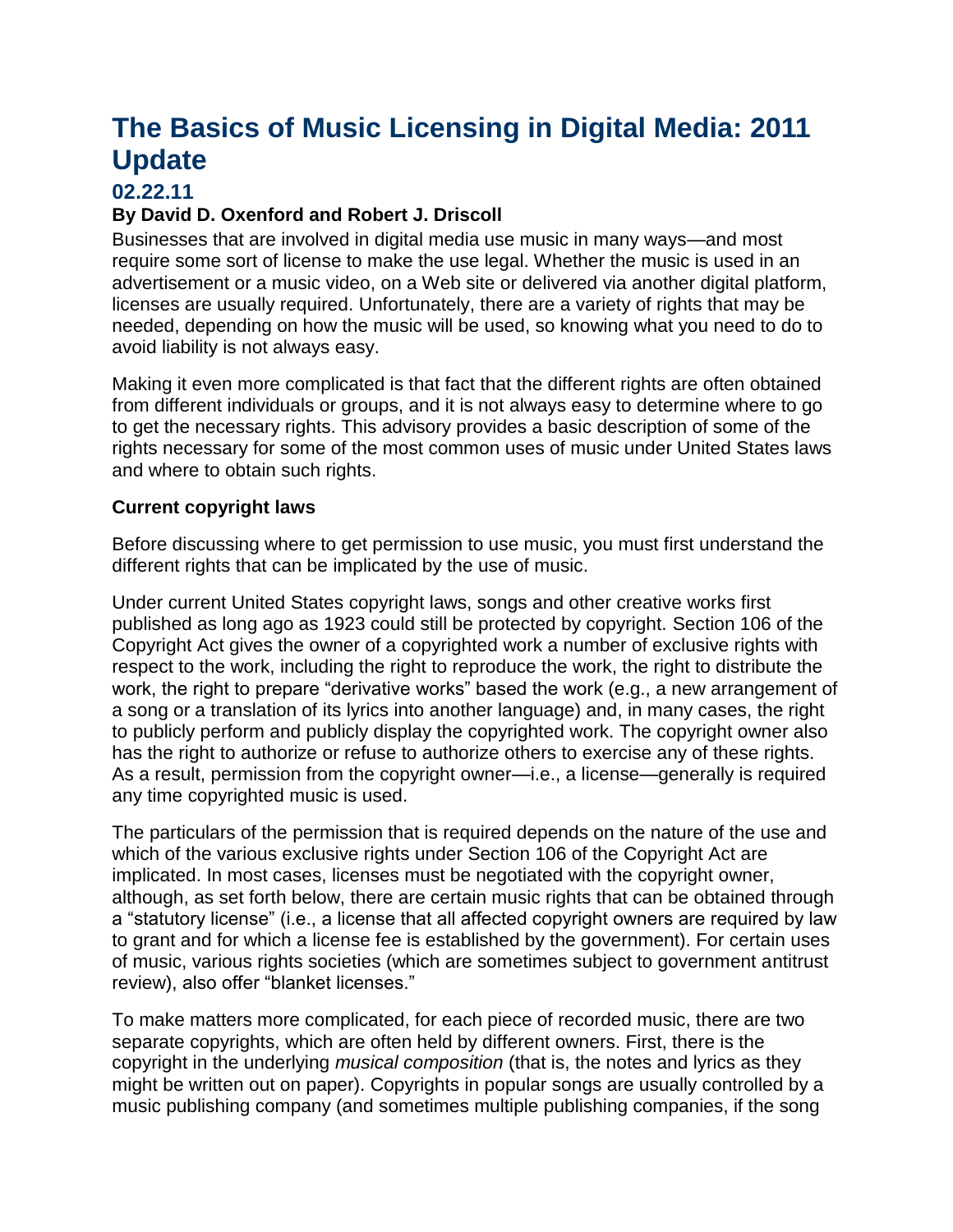has multiple writers with different publishing arrangements). Second, there is the copyright in the particular recording of the song that is being used (i.e., the song as sung or performed by a particular recording artist and contained in a CD, digital file or other recorded medium). Such recordings are referred to in the Copyright Act as "sound recordings" and in the music business usually are referred to as *master recordings*. For most popular recordings, the copyright is held by the record company. However, in some circumstances, copyrights in musical compositions and sound recording may be controlled directly by the songwriter and/or recording artist, particularly in the case of recordings by independent artists of songs that they have written.

In certain instances, particularly with older classical music, the underlying *musical composition* may have entered the public domain, while the more recently produced *sound recording* is still be protected by copyright. Depending on the type of use, a license may be needed with respect to the musical composition, the master recording, or both.

## **Streaming audio**

## *Rights to the musical compositions*

As noted above, the owner of a copyrighted musical composition has the exclusive right to control its public performance. "Public performance" is not limited to a live performance of a song in a concert or similar setting. Rather, the Copyright Act defines a public performance as one that occurs in any place open to the public or that is transmitted or otherwise made available to many people, whether they receive it in one place or many, or at one time or different times. An example of a public performance of music in a traditional context would be the broadcast of music as part of a television or radio program. Similarly, in the digital world, a public performance of music occurs in an Internet radio stream or when individual songs are streamed on a Web site.

A digital public performance of music—such as the streaming of music on a Web site will trigger an obligation to obtain a public performance license from the songwriter or publisher. In situations where one or a small number of musical compositions are being performed via a Web site or other digital service, the operator will typically license the compositions directly from the songwriter or publisher. When larger numbers of songs are being used, or when the particular song performed varies (as in an Internet radio operation), licensing is most commonly done through a "blanket license" from a performing rights organization (PRO) that provides the rights to use all the music in the catalog of the PRO, which it licenses on behalf of the copyright owners.

Songwriters and music publishers in the United States are typically affiliated with one of three PROs (ASCAP, BMI, SESAC), which are responsible for licensing nondramatic public performances (i.e., performances of songs other than in dramatic productions such as an opera or a musical where the song is a part of and carries forward the plot, although the right to publicly perform songs from such productions in a nondramatic fashion can be licensed from the PROs). ASCAP and BMI are governed by antitrust consent decrees, administered by the federal courts. By law, they are required to offer licenses to all who seek them, and they must set rates that are uniform for all similarly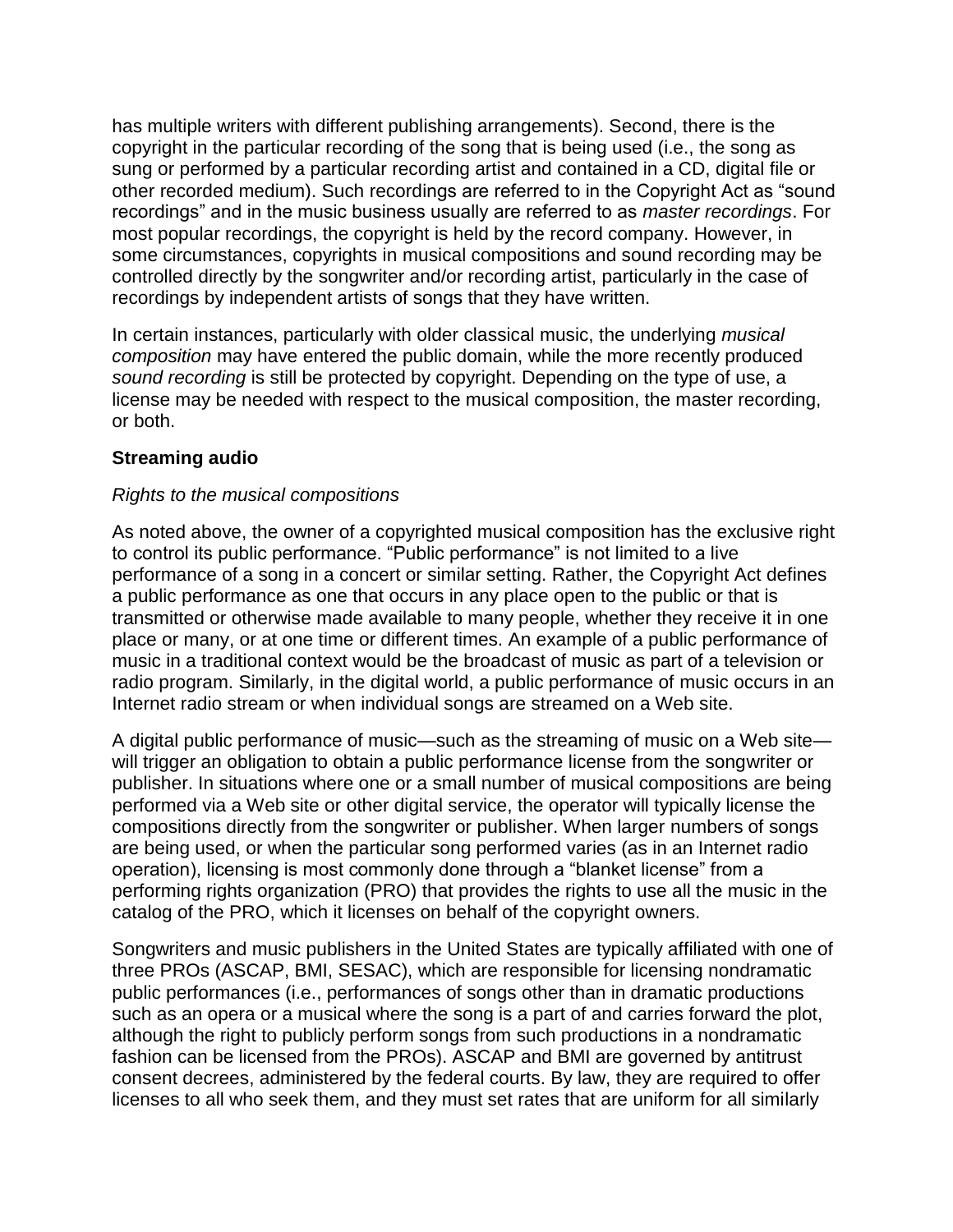situated users. Where rates for a user category cannot be established by negotiation, they are set through a rate court hearing in the district courts. Many of the standard licenses for existing categories of music users (with information about the rates) are available on these organizations' Web sites. SESAC, as the smallest of the PROs, is not subject to an antitrust decree, though a group of television stations recently brought an action to seek to compel antitrust review of their practices. SESAC, unlike ASCAP and BMI, is a for-profit company. Thus, many of their rates are not publicly available, and SESAC does have the ability to negotiate individually on the rates that they charge.

Some music users, to minimize costs, have considered trying to live without a SESAC license. However, SESAC licenses the music of some very important writers whose songs are covered in many music genres (including Bob Dylan, Neil Diamond, and even some of the production music from certain commercial production companies). Thus, it is difficult if not impossible to do without a SESAC license if one seeks to perform a broad range of popular songs.

## *Rights to the sound recordings*

Public performance licensing requirements are different for sound recordings. In the United States, until recently, there has been no exclusive right to publicly perform a sound recording, and accordingly no public performance licenses have been required with respect to public performances of sound recordings in broadcast and other traditional media. However, in 1995, Congress created for the first time a public performance right in sound recordings, but limited that right to performances that are made by means of a "digital audio transmission."

Unlike the public performance right in musical compositions, the sound recording performance right does not extend to performances made in over-the-air broadcasts, in retail establishments or in other brick-and-mortar businesses and public places. Nor does the digital performance right cover sound recordings used in "audio-visual" works (such as television programming or other audio-visual programming streamed online). Efforts are underway in Congress to extend public performance rights in sound recordings to cover some of these uses (in particular, over-the-air radio broadcasting), but at the moment no public performance royalty must be paid for the use of the sound recording outside of the limited context of digital audio transmissions.

Because of the digital public performance right in sound recordings, companies that stream recorded music digitally—such as Internet radio services and any company that streams recorded music on its Web site<sup>[1](http://www.dwt.com/LearningCenter/Advisories?find=395305&utm_campaign=General&utm_source=The+Basics+of+Music+Licensing+in+Digital+Media%3a+2011+Update&utm_content=Final&utm_term=kent%40kab.net&utm_medium=print|LearningCenter%2fAdvisories%3ffind%3d395305#_ftn1)</sup>—must have licenses to digitally transmit those recordings to their listeners. For webcasters and other covered digital media companies, there is a statutory license available, which is administered on behalf of the record labels by a nonprofit company called SoundExchange. The royalties can be negotiated between groups of similarly situated users and SoundExchange. If these negotiations are unsuccessful, the royalties are set by a government body—the Copyright Royalty Board—usually for periods of five years.

Digital transmissions under this statutory license must be made within very specific limitations. Uses must not be part of an "interactive" service. (While the exact manner in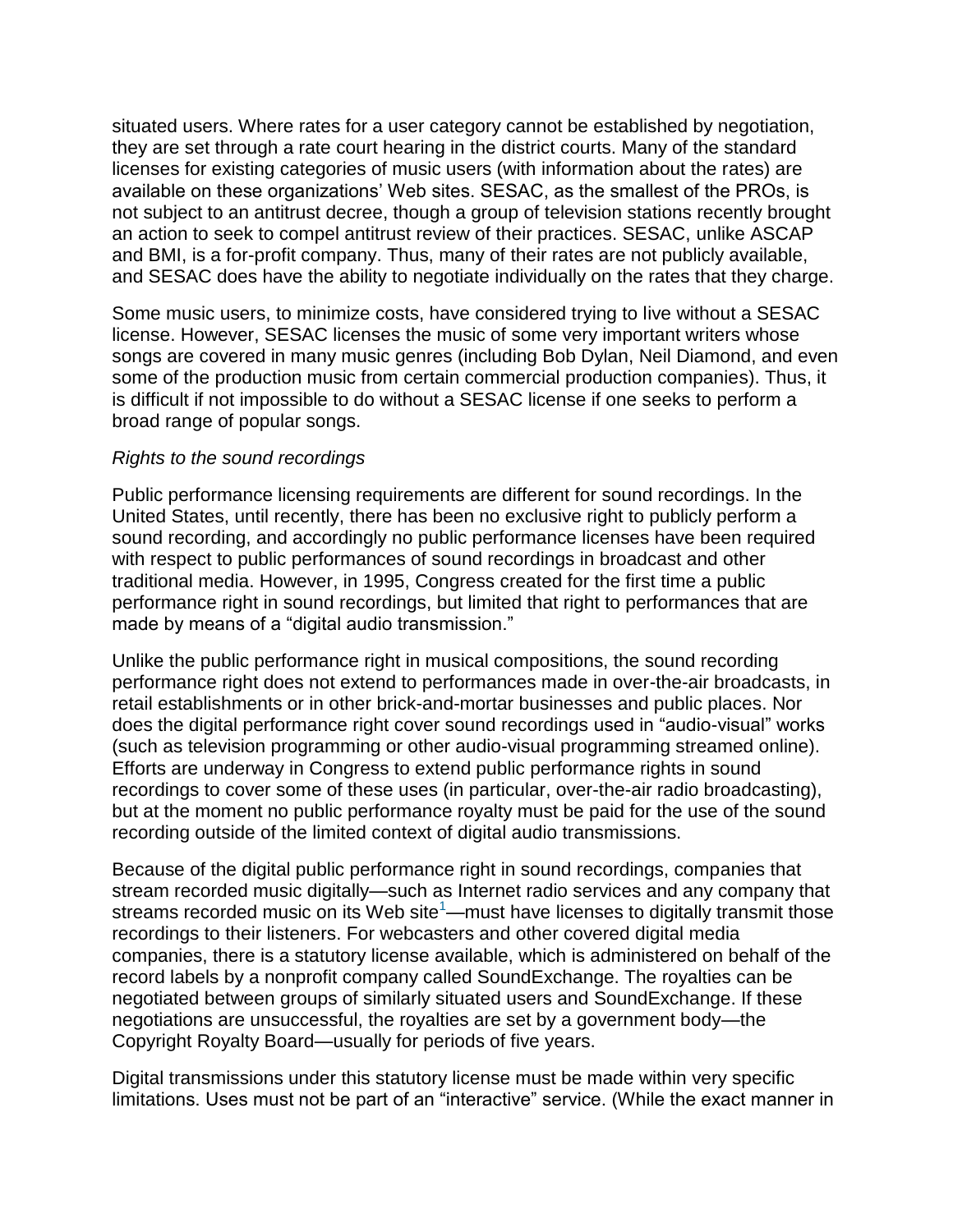which the statutory definition of "interactive" applies to various types of music services is still to be determined, a recent appeals court decision held that a certain degree of user influence is permitted without the service being classified as interactive.) Services operating under this statutory license also must limit the number of songs played from the same album or by the same artist in given periods of time, must show information about the song being played visually on the Web site, and must comply with other rules designed to limit digital music piracy.

For audio services that involve more interactivity—e.g., allowing on-demand streams where users know what music is coming up, or where they can select the artist or song that is to be played—the service provider must obtain public performance licenses in the sound recordings directly from the copyright holders. In most cases involving popular music, this will be the record company that released the recording.

## **Streaming videos and commercials**

As noted above, a broadcast of music as part of a television program constitutes a public performance of the music. The same is generally true of the streaming of an audio-visual program including music via a Web site or other digital service. Accordingly, as in the brick-and-mortar world, those who transmit audio-visual programs generally must obtain public performance licenses with respect to the musical compositions contained in those programs when streamed on a Web site or in another digital format.

The public performance license is not the only license that is necessary. When a composition is recorded in a production with spoken words or video, such as when music is included as part of the soundtrack of a film, television program or other similar video production, or is recorded as part of a commercial or other recorded promotional announcement, another license is needed. This type of reproduction of the musical composition is usually referred to in the music business as a "synchronization," and a license known as a "synch" license must be obtained from the music publisher or songwriter that controls the composition. The producer of the video typically is responsible for obtaining the synch license.

The synch license issued by the publisher or songwriter relates only to the composition, and does not include the right to use any pre-existing master recording (i.e., the song as recorded by a particular artist). (If the licensor intends to create a new recording rather than using a pre-existing one, the right to do that should be granted in the synch license.) Accordingly, when a pre-existing master is synchronized with moving images in a film, television or other audiovisual production, or is recorded as part of a commercial or other recorded promotional announcement (even if that recording is audio-only), a license must be obtained for the use of the master as well. This license is referred to as a "master use" license, and like the synch license, is usually obtained by the producer of the audio or video production.

With respect to major label recordings, the record label will be the entity that will usually issue the master use license. In most audio-visual works, the label and publisher will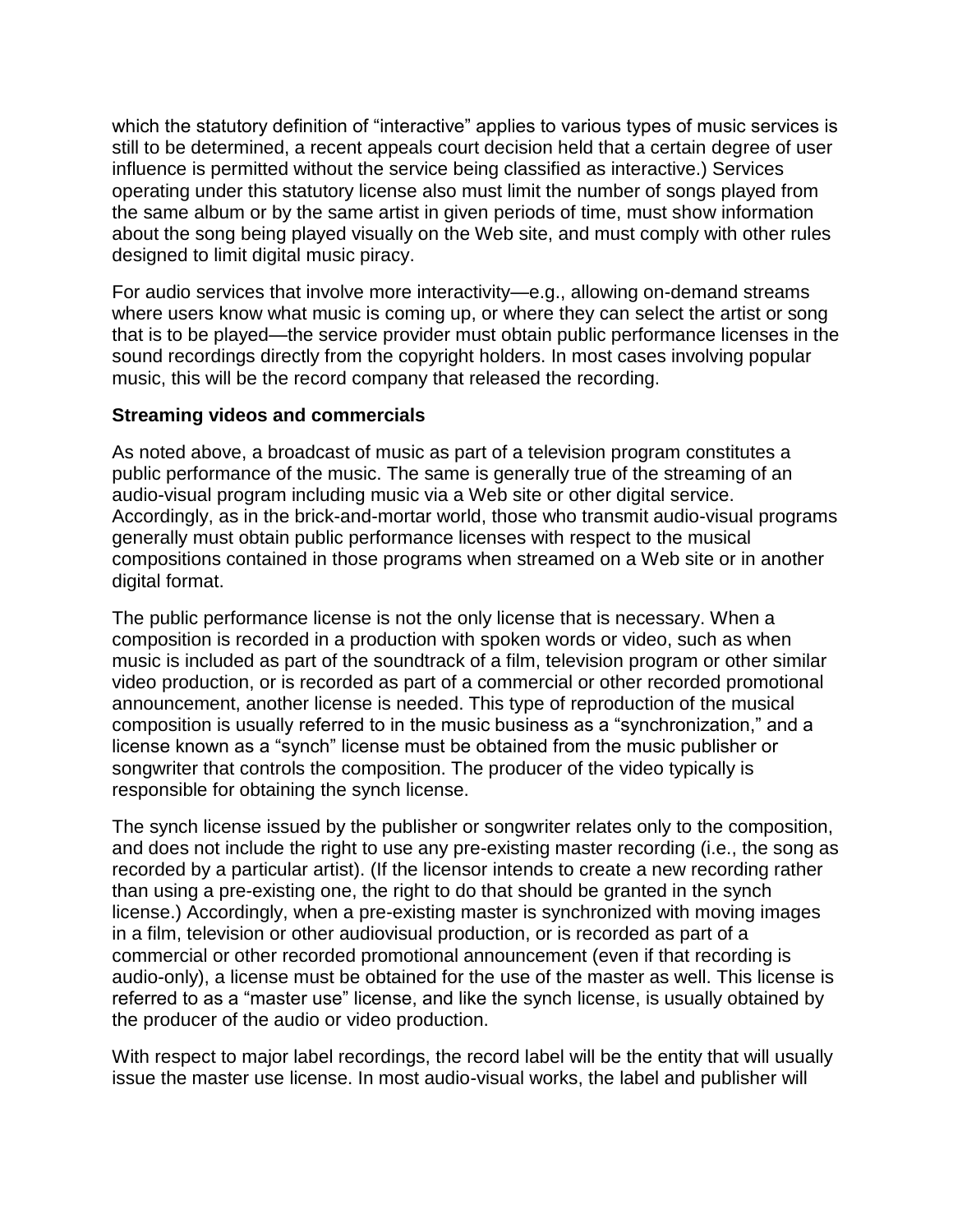insist on "favored-nations" treatment (i.e., both will receive the same license fee).

For use in commercials, artists often have their own concerns about being associated with particular products, and thus each use of a master recording may be subject to a unique negotiation with the record company or artist management company representing that artist. And if the owner of the master insists on a high licensing fee, that will also drive up the cost of the synch license for the composition if a favorednations requirement is in effect.

## **Downloads**

Providing downloadable master recordings online involves a reproduction and distribution of the masters and underlying musical compositions. Thus, as with the other situations described above, rights to both the musical composition and the sound recording must be obtained. Typically, an online music store or other service that sells music will obtain the necessary rights from the record labels, which own the master recordings and are responsible for obtaining from the publishers or songwriters the right to reproduce and distribute the recorded composition.

However, where a site is not using major label recordings, but is instead transmitting recordings provided or made by a local or independent musical group, the site must be sure that the rights to the underlying musical compositions have been obtained even if the performers clear the use of the sound recording. For instance, a school may provide on its Web site the ability to download the spring choral concert. In doing so, although the school will own its recording of the concert, the school should be sure that it has also cleared the rights to the musical compositions performed in that concert. A radio station may want to post on its Web site for download recordings of bands that have performed in its studios. Even if a band has consented to the use of the recording of its performance, if the band does not also control the rights to the songs it performed, the radio station must make sure that it licenses the rights to those musical compositions.

Rights can be obtained from the publisher or songwriter through a statutory license, which is available for any musical work that has previously been recorded and requires prior notification to the copyright holder. In addition, these licenses—known as "mechanical" licenses—also can be obtained directly from the publishers or songwriters or, in many instances, through the Harry Fox Agency, which acts on behalf of many owners of musical compositions in connection with mechanical licensing. Unlike ASCAP, BMI and SESAC, Harry Fox does not provide rights to virtually all songs that a potential licensee would want to use, but it does have rights to an extensive catalog, and thus may be a convenient first stop in trying to obtain such licenses. There are a number of private companies that will also help to clear the underlying licenses to use the musical composition.

## **Podcasts**

Many companies are creating some form of "podcast," i.e., an on-demand program that can be downloaded onto a digital device for later replay (and can usually be played immediately on someone's computer as well). The use of music in a podcast will usually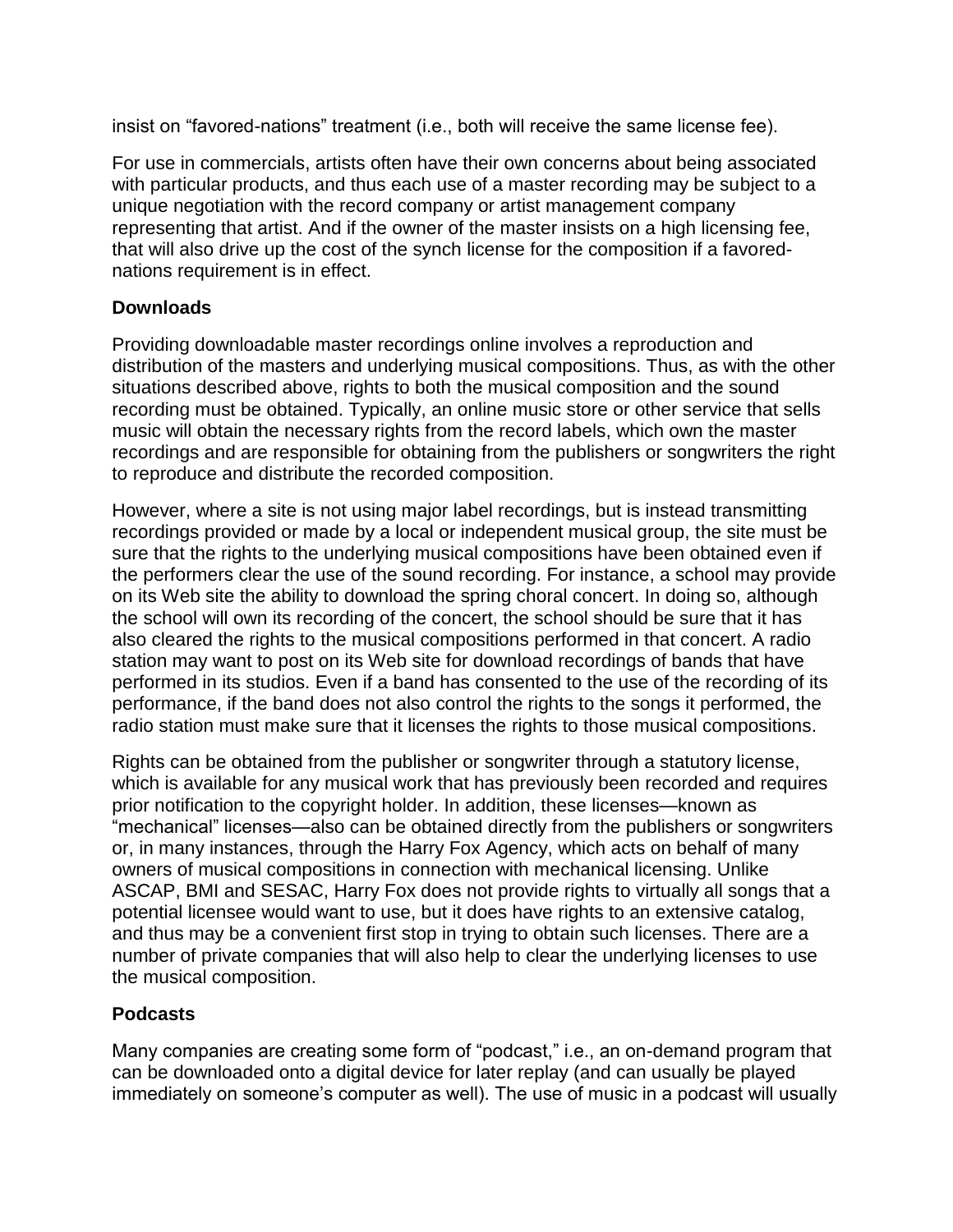require specific permission for the inclusion of both the musical composition and the sound recording, just as is the case in a video or a download. Simply having public performance rights from the PROs or from SoundExchange will typically be insufficient to cover the use of music in a podcast.

## **Areas of controversy**

While the simple distinctions outlined above may seem easy to apply, in practice, things frequently become less clear in situations involving new media and platforms, as the lines between different types of services often get blurred.

For instance, the question of when a digital use of music constitutes a public performance has been raised in a number of court cases and is still the subject of some dispute in the music industry. In the brick-and-mortar context, the definition of "public performance" is often relatively easy to apply—if a performance is to a number of people in a public setting, it is a public performance. A performance in a concert hall, or a stadium, or a bar or on the radio clearly fits within the definition. However, the application of the definition to certain digital music services is less clear. For example, when a webcasting service sends out one stream to hundreds of people, the webcaster is operating much like a radio service, so there would seem to be a public performance. But when the service is interactive, so that unique streams are served up to each customer, is that really a "public" performance? Likewise, has a "public" performance taken place when a particular song is streamed to a user at that user's request and is not simultaneously transmitted to other users?

In a recent decision, the Copyright Royalty Judges established a royalty formula for the digital delivery of musical compositions via interactive streaming in which a baseline percentage of revenue royalty is paid for the reproduction and distribution of the musical compositions, but that amount is to be offset by public performance royalties paid to the PROs in connection with such streaming. However, the Copyright Royalty Judges did not definitively answer the question of whether, and under what circumstances, such streaming actually constitutes a public performance for which a payment to the PROs is required. Similarly, because of some ambiguity in the language of the Copyright Act, some PROs have asserted that a download of a recording involves a public performance of the underlying musical composition, and similar questions have been raised with respect to the delivery of compositions in the form of mobile phone ringtones. While the courts have, thus far, disagreed with that assertion, we may not have heard the last of that issue.

When the copyright owner's exclusive reproduction right is implicated is another area of dispute. In any digital transmission process, there are multiple "copies" of a work made in the course of the process. Typically, copies are made in the server of the transmitting entity, and on the servers through which any transmission passes as it makes its way through the Internet to the recipient. Copies are also made on the RAM of any computer, and sometimes in the hard drive as well. Some of these copies may exist for only seconds, while others may persist longer. Are any of these copies, even made in a pure, wholly noninteractive stream, "reproductions" for which compensation should be paid? The Copyright Office has wrestled with this question, and suggested that copies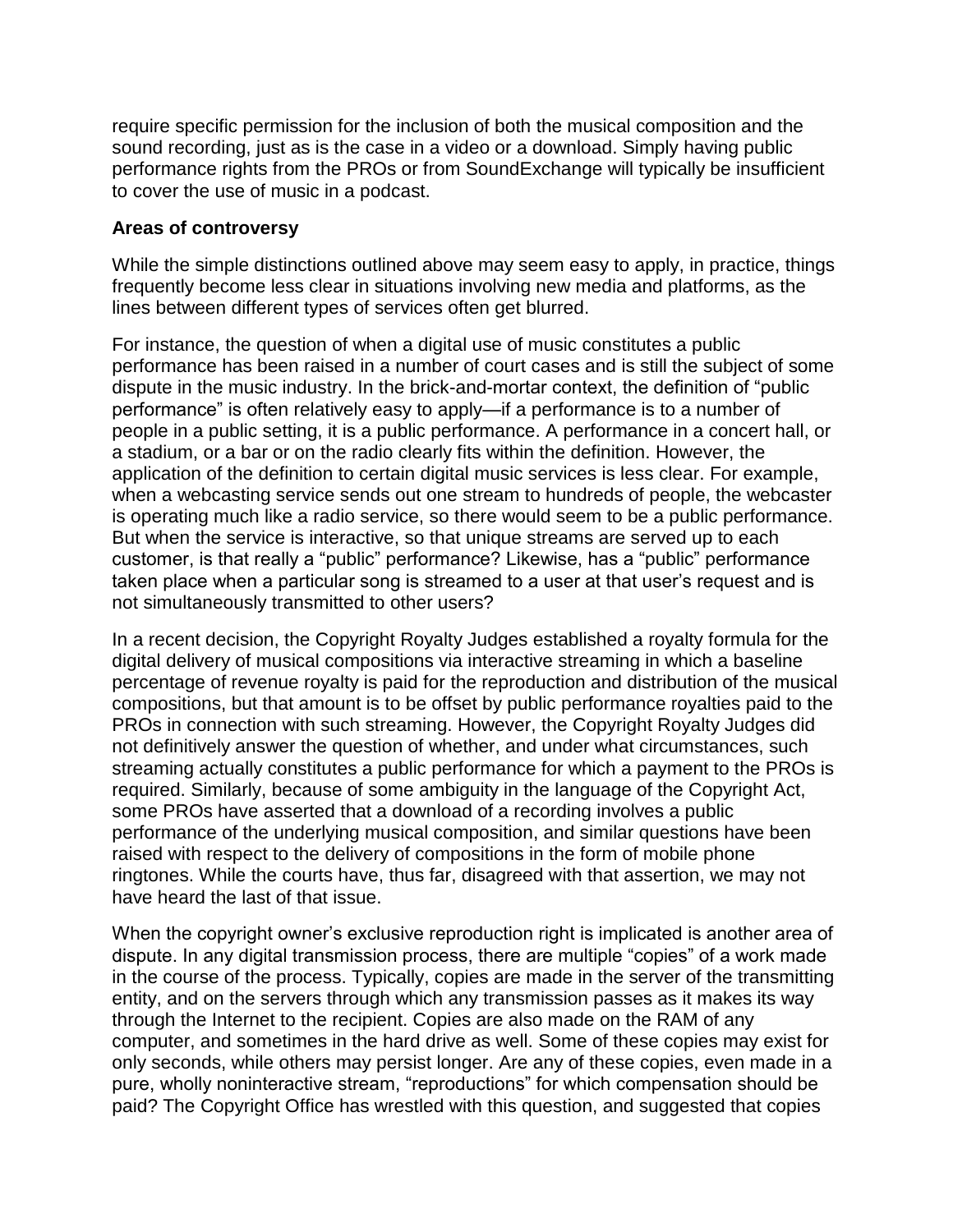are being made. But the issue has also been argued in the courts, and there has been no definitive, final answer to this question.

Pre-1972 sound recordings first recorded in the United States are not subject to Federal copyright laws. In certain recent cases, copyright holders have argued that the failure of Federal law to cover such recordings may mean that copyright holders have greater rights under various state laws that were enacted to prevent the bootlegging of recordings. There have, for instance, been arguments that protections granted to digital services for user-generated content do not extend to these recordings covered by state laws governing sound recordings. The Copyright Office is currently looking at many issues relating to pre-1972 sound recordings, and whether they should be brought under Federal laws.

These are but a few of the unresolved issues that remain to be decided in the digital world. Questions of liability for copyrighted works used in user-generated content supply an endless debate over who owes what duty to whom to weed out uses of copyrighted music for which no royalty has been paid. Look for these and other areas to be the subject of litigation over the coming years unless Congress steps into the process and provides clearer guidance—an unlikely prospect unless the major players in the debates can themselves reach a consensus that can be reflected in a legislative remedy.

## **"Fair use"**

In addition to all of the licensing issues, many music users grapple with the potential application of the "fair use" doctrine to their uses of music. Under the doctrine of fair use, the use of limited portions of copyrighted material for purposes such as teaching, research, criticism, news reporting or parody is permitted without the authorization of the copyright owner. Unfortunately, the law does not clearly indicate exactly which uses constitute fair use and which do not. Rather, it provides a set of guidelines that are interpreted by the courts with reference to the facts of each situation. For that reason, it can be difficult to identify with precision the types of music uses that may be deemed fair use.

In general, when determining whether an unlicensed use of music or other copyright works should be permitted as a fair use, courts will consider four factors: (i) the nature of the use, including whether such use is for a commercial purpose or rather for an educational or nonprofit purpose; (ii) the type of copyrighted work being used (more latitude is given for the unlicensed use of purely factual material than creative material); (iii) the amount of the original work that is being used in relation to the whole (i.e., is it just a short excerpt, or a significant portion of the original); and (iv) the effect of the unlicensed use on the market for the original work. In general, in a commercial context, courts will be reluctant to permit unlicensed use of creative copyrighted works, particularly where, as in the case of music, there is an established licensing market.

Because of the fact-specific nature of the fair use analysis, for most commercial users of music it will make sense to rely on the fair use doctrine only in limited situations, where only a portion of a composition or a recording is being used, where some type of commentary on the song or recording or some other "transformative" activity (such as a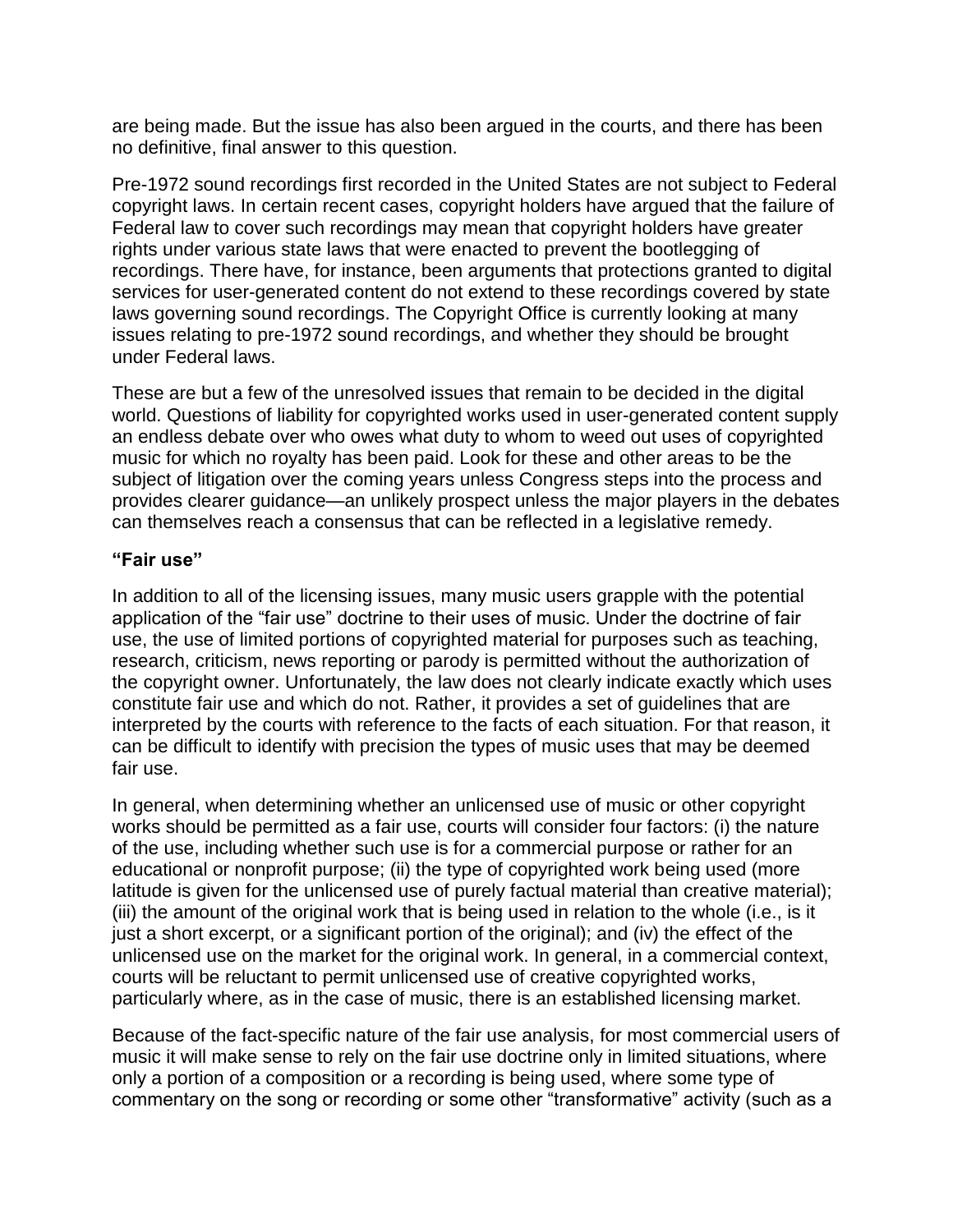parod[y](http://www.dwt.com/LearningCenter/Advisories?find=395305&utm_campaign=General&utm_source=The+Basics+of+Music+Licensing+in+Digital+Media%3a+2011+Update&utm_content=Final&utm_term=kent%40kab.net&utm_medium=print|LearningCenter%2fAdvisories%3ffind%3d395305#_ftn2)<sup>2</sup>) is taking place, and where the use is not of a type for which licenses are generally obtained. For instance, using an excerpt of a song in a record review would probably constitute a fair use, but the use of a song in a commercial, even a funny version of the song (where the comedy comes from the commercial message—and not from making fun of underlying the song itself), probably would not be fair use.

## **Exceptions**

In connection with many of these rights, there are a variety of exceptions developed through case law or by statute—too numerous to specify here. In some cases, noncommercial uses are allowed at reduced or, in some case, at no fee. In other cases, small businesses are treated differently than large ones (e.g. certain small retail outlets using home audio equipment are exempt from public performance obligations that larger businesses would pay). Thus, small businesses and nonprofit associations should consider what exceptions may be available to them.

## **Foreign Rights**

The rights we have discussed above are those that exist under US laws. Rights in other countries differ—sometimes substantially. And in some cases (e.g. the public performance of sound recordings by a non-interactive service in Canada), the price that services will pay is still in the process of being established. Most countries have a more expansive public performance right in sound recordings than does the United States (applying to businesses, theaters, concert halls, and audio-visual works). Many countries also have a wider ranging definition of when a reproduction is made than in the US (e.g. US rights organizations typically do not collect for "ephemeral" copies made in a non-interactive transmission, while many other countries do). Fair use rights may also be more restricted in other countries. Thus, if your use of music is likely to involve international distribution or transmissions, you should check the international implications of that use.

The issues discussed above are only some of the myriad of copyright issues that come up in connection with the use of music in the digital world. Be familiar with these issues as improper use of music can lead to copyright violations, which can, in some cases, carry large monetary penalties. Enjoy your music carefully.

#### **FOOTNOTES**

## **Disclaimer**

[<sup>1</sup>](http://www.dwt.com/LearningCenter/Advisories?find=395305&utm_campaign=General&utm_source=The+Basics+of+Music+Licensing+in+Digital+Media%3a+2011+Update&utm_content=Final&utm_term=kent%40kab.net&utm_medium=print|LearningCenter%2fAdvisories%3ffind%3d395305#_ftnref1) Satellite radio and digital cable radio also pay these royalties. The Internet radio royalties, in most cases, currently cover streaming of noninteractive music streams to mobile phone platforms. While background music services do not pay a public performance royalty, the Copyright Act does require that the services themselves (as opposed to the retail establishments that may use these services) pay for the "ephemeral copies" of sound recordings made in the digital transmission process, i.e., the server and buffer copies made in the digital transmission process. Effectively, this acts much like a public performance royalty for the sound recordings used by these "business establishment services."

[<sup>2</sup>](http://www.dwt.com/LearningCenter/Advisories?find=395305&utm_campaign=General&utm_source=The+Basics+of+Music+Licensing+in+Digital+Media%3a+2011+Update&utm_content=Final&utm_term=kent%40kab.net&utm_medium=print|LearningCenter%2fAdvisories%3ffind%3d395305#_ftnref2) A "parody" in a copyright context has a very specific meaning. While some might think that a re-recording of the tune of a familiar song, with different funny lyrics is a parody, the law finds a parody only where the comedic use is making fun of the original musical work—not where it has some independent comedic value. This is an important distinction, as many times advertisers have sought to use the tune of a familiar song as the basis for a commercial message—and in virtually all advertising contexts, this will not be a "fair use," and thus permission from the copyright holder will be necessary for this derivative work.